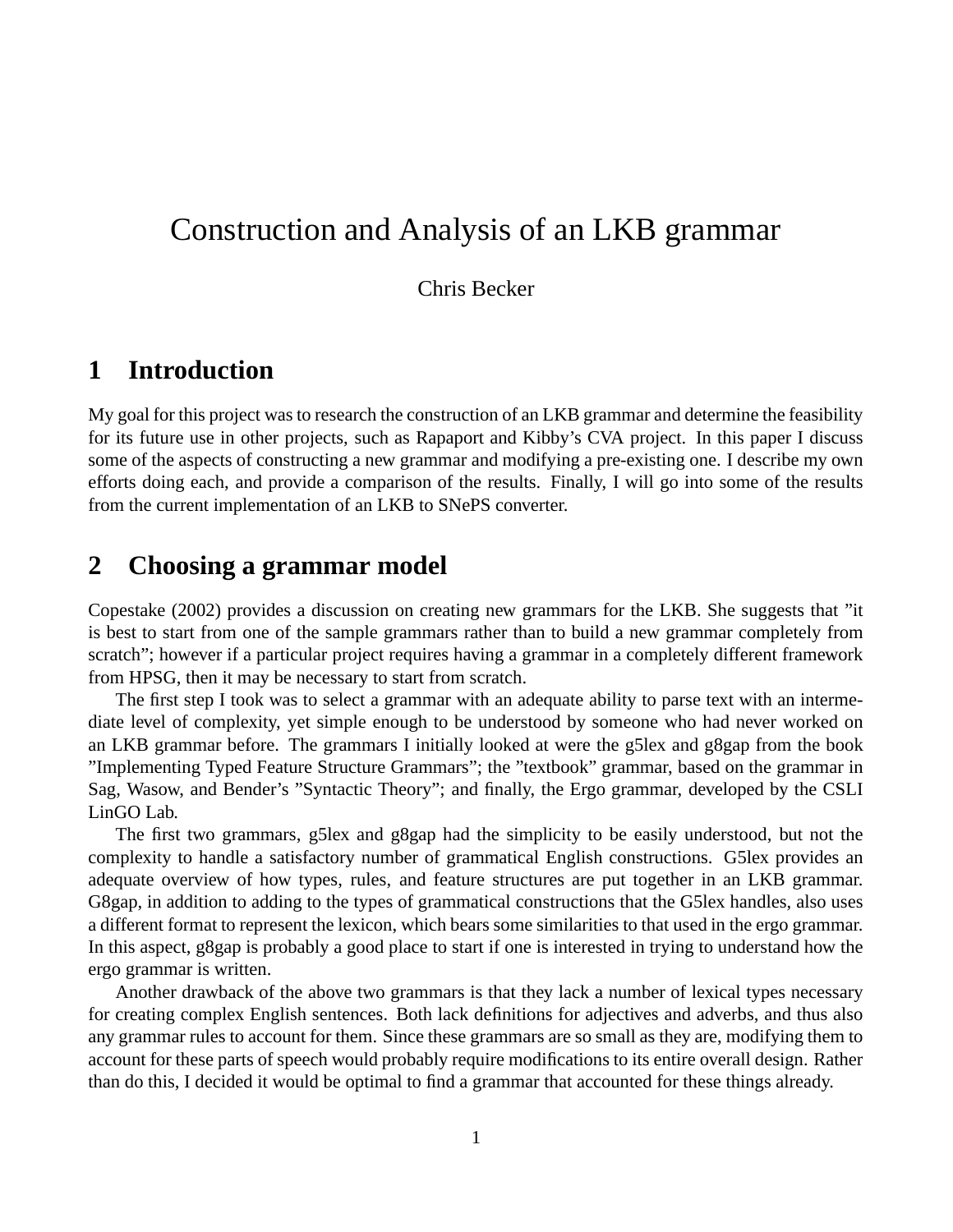The next grammar I looked at was CSLI's ergo grammar. With its lexicon of almost 10,000 words, and scores of grammatical and lexical rules to follow, it is without a doubt the optimal grammar to use for a project that requires a robust parser. However, for my purposes it was far too large and complex to completely reverse engineer. Instead, I opted to use it as a baseline grammar, so that with some slight additions to the lexicon I could use it to compare to the results of a simpler grammar that I could put together.

I finally found a good balance of simplicity and functionality in the textbook grammar. All the necessary lexical types were accounted for in the type hierarchy and rule definitions, and it was nowhere near as large or complex as the ergo. Additionally, since it was based on the Sag, Wasow, and Bender book, I was able to use it as a reference when analyzing the grammar. I decided to use this grammar in my analysis since it presented a fairly standard construction of an HPSG framework.

## **3 Grammar construction**

The primary goal in the creation of this grammar was to have it parse a majority of the 37 sentences in the test corpus, and be able to explain why any remaining sentences would not parse. The test sentences used come from the simplified version of the "brachet" passage used for the CVA project, which is derived from Thomas Malory's Morte d'Arthur. I chose this as the test corpus because work as been done to create an ATN grammar for this text as well, and so this would be useful for comparison. The sentences used are listed in appendix A.

These sentences provided good test material because of the variation of grammatical complexity they contained; from simple declaratives to conjoined clauses and relative clauses. In total, this test data was. Their breakdown into different parts of speech were as follows: 29 verbs, 11 prepositions, 4 proper nouns, 27 common nouns, 4 determiners, 4 conjunctions, and 4 adjectives.

In order to best understand how a grammar is constructed, I took apart the textbook grammar piece by piece, and then put it back together, using only what was necessary to make it fully functional, and then added features as necessary to account for certain constructions in the test corpus.

One aspect of this process involved documenting each type definition in the code based on four features: the types it inherits from, the types that inherit from it, the types that use it in their definition, and the types it uses in its definition. For each of these types I list the name and the file it is defined in. With large grammars this type of documentation is essential for allowing someone new to the LKB to quickly follow its construction. This could be important when making any modifications or additions to the type hierarchy so that the use of each component can be easily traced. An example of the format of this documentation is given below for the type arg pred.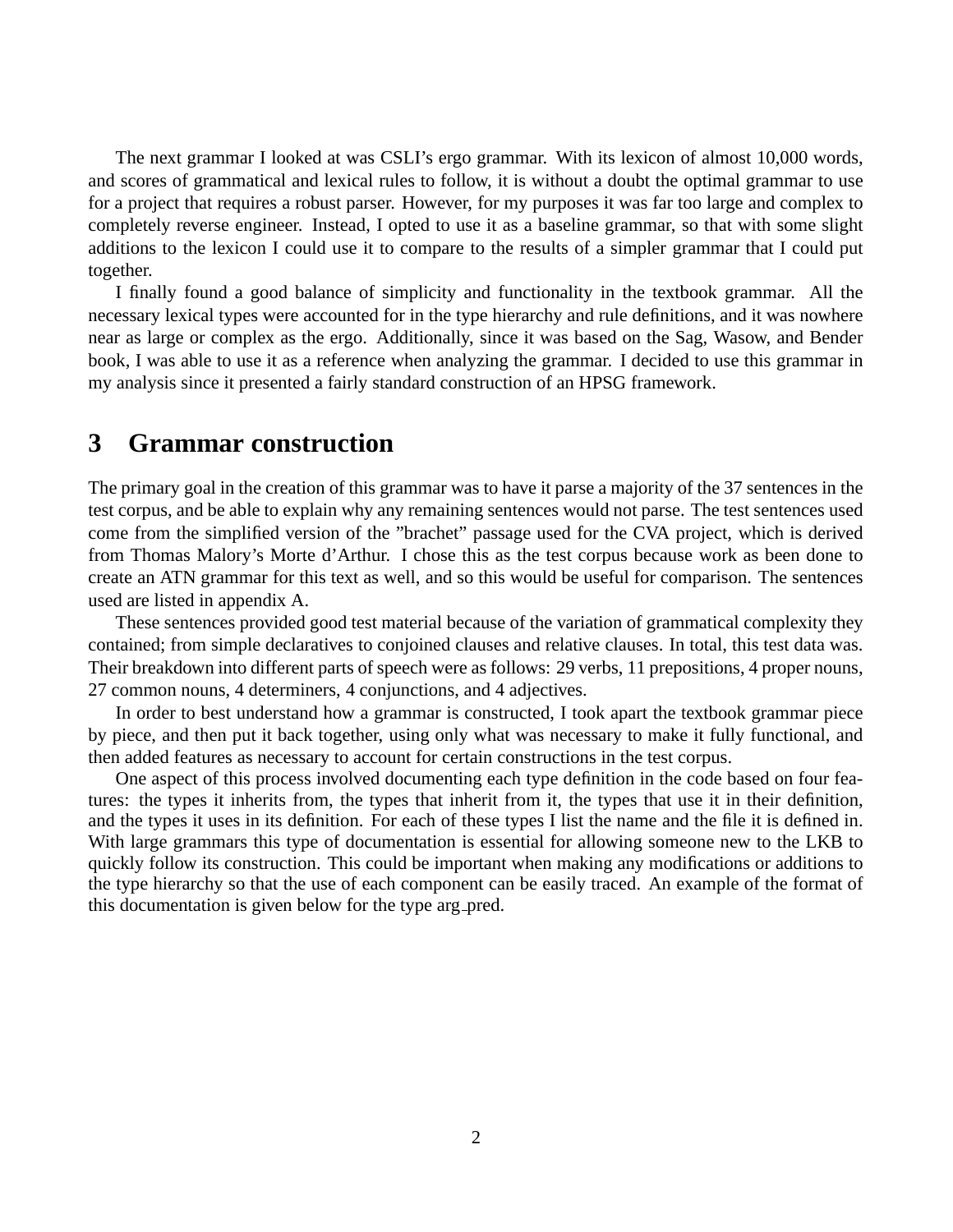```
;;; arg_pred
;;; inherits from:
;;; predication: types.tdl
;;; inherited by:
;;; fiv_pred: semantics.tdl
;;; srv_pred: semantics.tdl
;;; used by:
;;; modifier-sem: semantics.tdl
;;; uses:
;;; sit-index: types.tdl
arg_pred := predication &
 [ ARG sit-index ].
```
The overall file structure of the grammar is as follows:

| irregs.lisp         | irregular spelling rules                          |
|---------------------|---------------------------------------------------|
| binding.tdl         | implementations of Argument Realization Principle |
| forms.tdl           | forms for different parts of speech               |
| grules.tdl          | grammar rules                                     |
| grule-types.tdl     | types required for grammar rules                  |
| inflr.tdl           | inflection rules                                  |
| lexemes.tdl         | definition of lexical types                       |
| lexicon.tdl         | definition of word types                          |
| lrules.tdl          | lexical rules                                     |
| lrule-types.tdl     | types required for lexical rules                  |
| parse-nodes.tdl     | definition of constituent types                   |
| parts-of-speech.tdl | defines part of speech types                      |
| roots.tdl           | defines root                                      |
| semantics.tdl       | semantics related type definitions                |
| types.tdl           | syntax related type definitions                   |
|                     |                                                   |

Prior to rebuilding a grammar there are some issues that have to be addressed:

- 1. what lexical entries are already in the grammar?
- 2. what word classes are already in the grammar?
- 3. what lexical items need to be added?
- 4. what word classes need to be added?
- 5. what rules are defined already?
- 6. what rules need to be defined to parse the entire corpus?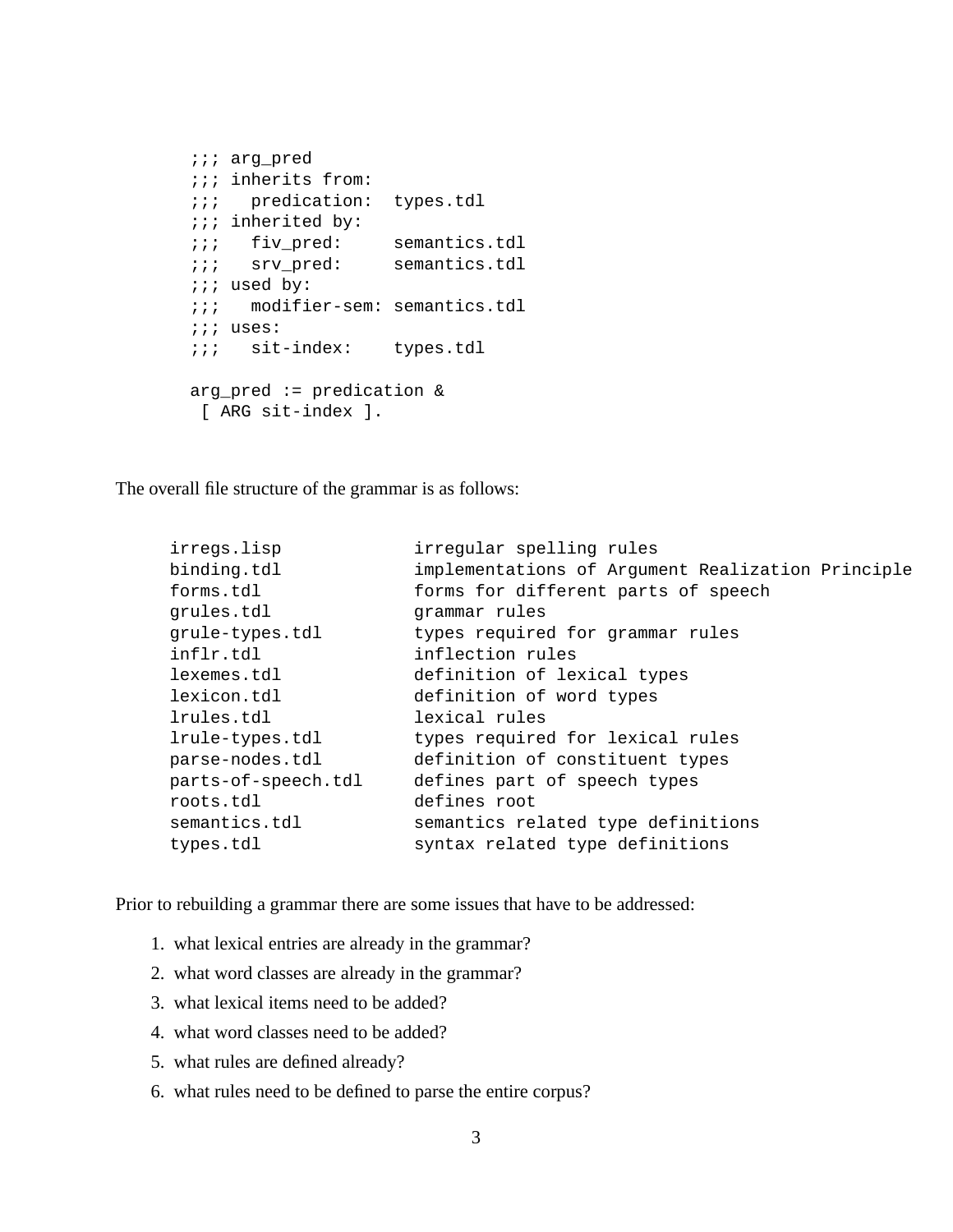As I mentioned earlier, the textbook grammar already had all the necessary word classes and a basic set of rules capable of handling most of the types of constructions in the test corpus. However there were a number of phenomena that it did not account for. In this section I will explain what they were and how I accounted for them.

#### **possessives with "'s"**

The original textbook-based grammar did not support possessives ending with " 's ". To fix this, I either had to define " 's " in the lexicon, as well as the rules to combine it with other constituents, or represent the entire possessive as a single unit, which is somewhat less efficient but easier to do on a small lexicon. I opted for the latter choice, and turned to the ergo grammar for an idea of what type this combined lexeme should have; it had to be a type already present in the textbook-based grammar.

It turns out that ergo treats the " 's " as a determiner, and the combined  $NP +$  " 's" is also labeled as a determiner in the final parse tree. In my own grammar I did not have the rules for combining these parts together, and creating one would likely require modifications in numerous places, which is no simple task since this grammar is not written in a very modular, decoupled fashion. So, instead I represented the entire possessive as a single type of determiner. Since there were only two instances of this construction in the test corpus, it was not time consuming to implement.

One side effect of this was that a possessive could not follow a standard determiner. For example, "The brachet bites the hart's buttock." Would not parse because it would not allow a determiner to follow another determiner, e.g. "the hart's". As a result the circumvention for " 's " was only effective for proper nouns, e.g. as in "King Arthur's hall".

#### **Verb particles**

Another obstacle was accounting for verb particles such as "up" in "pick up". Here too I followed the example of the ergo grammar, and simply represented this combination as a single lexical item. This allowed the successful parse of sentence (8), "The knight picks up the brachet."

#### **"or else"**

The compound conjunction "or else" posed problems in both the textbook-based grammar and the modified ergo grammar. Since "or else" has the same meaning as "or" ("else" adds nothing to the phrase in this context), I represented this as a single lexical item in both grammars, using the same semantic and syntactic supertypes as "or".

#### **"either"**

The word "either" also posed a problem for both grammars because it was not used as a standard conjunction, but rather at the head of the conjoined phrase. As a result, the manner in which the clause containing it should parse is fairly unique to the use of this one word. As such, neither grammar had any rules to account for this particular use of "either". Sentence (17) which contained this construction was the only sentence that was not parsed by either the textbook-based or ergo grammar.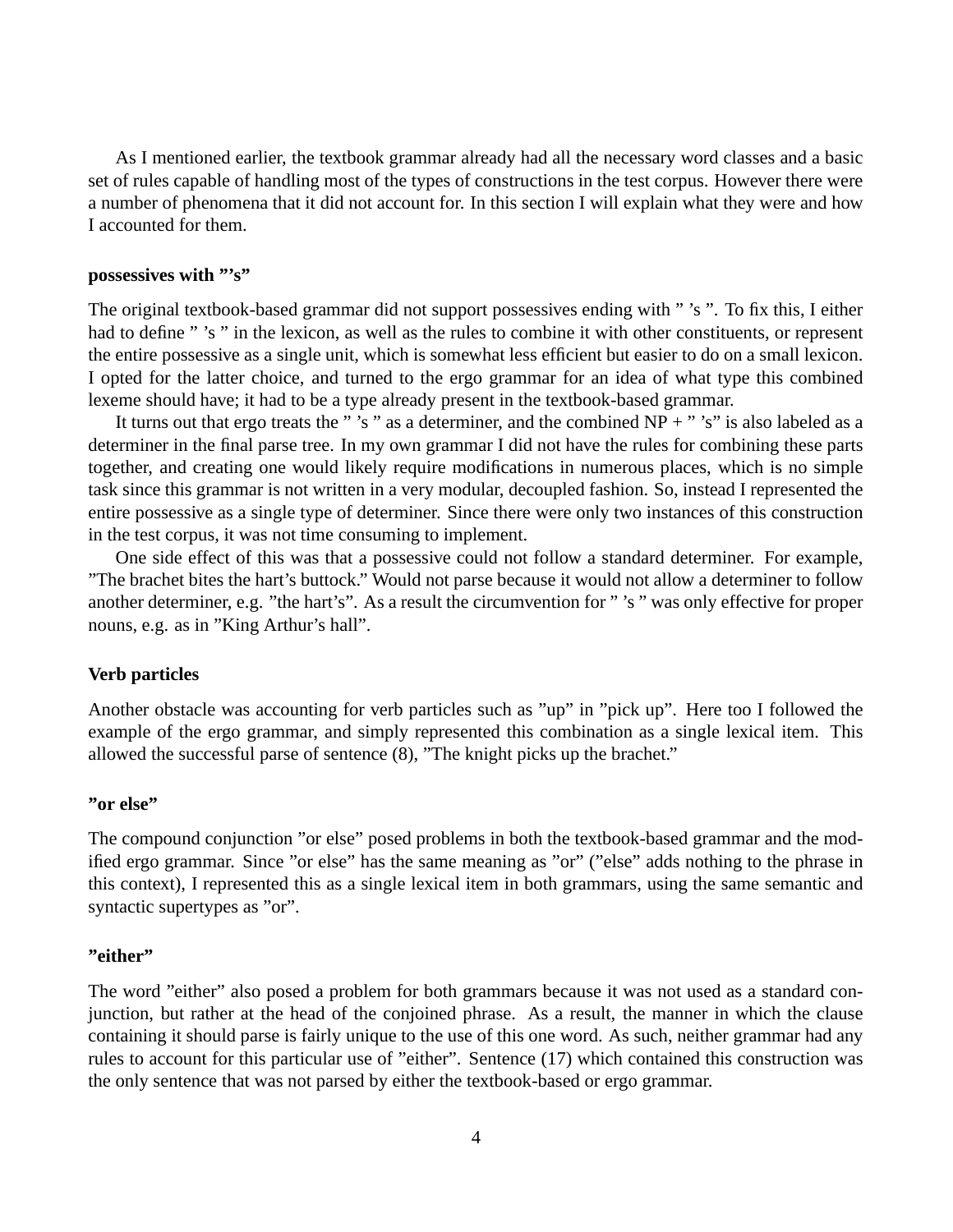#### **Titles and adjectives**

Titles such as "sir" or "king", which are used frequently in the test corpus presented a problem because there was no predefined lexical type that could account for its use. One possibility could be to use it as a determiner, however this would conflict with the fact that they must take a proper noun as its complement. A better alternative would be to represent it as an (attributive) adjective. The only problem with this was that attributive adjectives could not be parsed by the textbook-based grammar. The only use of adjectives that its rules allowed for was as the complement of the main verb. I was unable to add the necessary rules to fix this problem, as this structure would be determined from a number of separate type definitions in the grammar, and due to the strong interlinking of everything it would not be possible to make any sweeping changes without breaking some other component.

Fortunately, the ergo grammar is able to handle titles and adjectives just fine, although due to the great structural differences between it and the textbook-based grammar, it would not be possible to copy the rules over.

#### **Genitives**

The original design of the textbook grammar could not account for possessive constructions such as "the X is Y's". One way I attempted to fix this was to define certain genitives such as "his" and "hers" as adjectives, since the textbook grammar was capable of parsing such forms with an adjective in the position of "Y". This proved to work, so I then created a genitive lexeme type based roughly on the adjective type definition, so that the resulting parse would be more accurate.

#### **WH-words**

Wh-words presented a problem in the textbook-based grammar because they were not represented in the original textbook grammar lexicon. The solution to this was to follow the structure of other nominal pronouns (e.g he, she) and create a type for neutral gender. Although the sentences containing "who" in the test corpus were not parsed, this is mainly due to other unparsable grammatical structures in the test corpus.

The ergo grammar was able to parse relative clauses, however, it did so with no small amount of trouble. The sentences containing these turned out to be the most computationally expensive ones to parse, and often ended up generating errors or crashing the system. However, this might have also been due to the overall length of the sentence, which was larger than the ones without a relative clause. Sentence (22), although it parsed, did not do so correctly. Three of the four sentences that initially caused errors were parsed once the global variable for maximum-number-of-edges was increased dramatically. System memory may have been the only issue preventing the remaining sentence (16) from parsing. For reference, the system I used had 512 Mb RAM, and a clock speed of 1000Mhz.

### **Modifying the ergo grammar**

The ergo grammar already dealt with all of the above issues, with the exception of "or else" and "either" in the grammatical contexts they were in. As such, the main benefit of using the ergo grammar is that it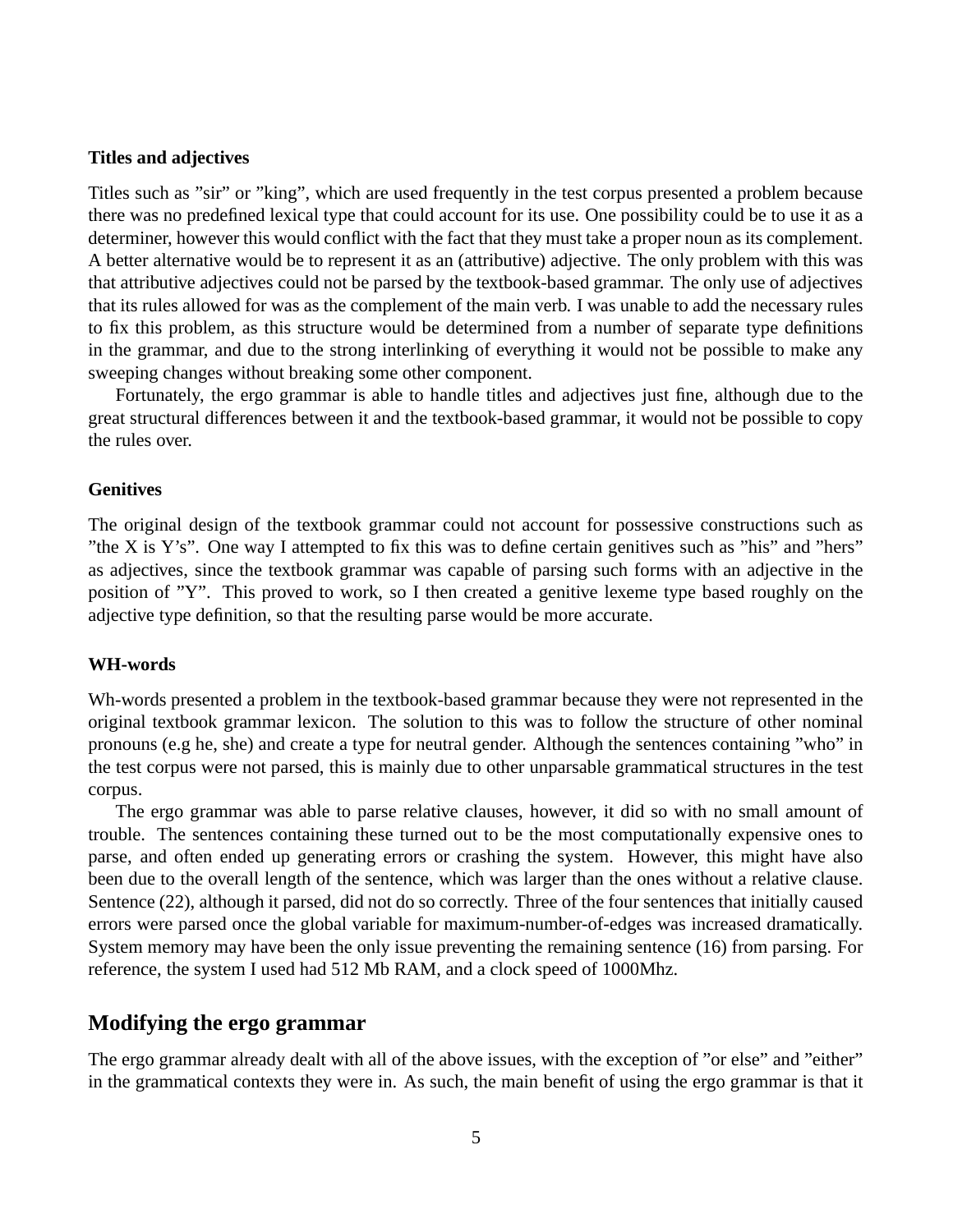requires very little modification since it has such a large lexicon and collection of rules. Currently this grammar has 9920 words, 6606 unique word stems, and 82 semantic categories.

Adding words to the lexicon is a simple process since all the necessary word classes are defined already. Each item in the lexicon inherits from a lexical type and a semantic relation, following from a standard HPSG representation. The simplest way to add a new item to the lexicon is to base its definition on that of a similar word that is already in the lexicon. Should this not be possible, then the word must be matched with a lexical type; to determine the semantic relation for a new lexical entry to inherit, it would be necessary to study the definition of each type in the type heirarchy. Unfortunately the designers of the ergo did not include much internal documentation in the grammar so determining how intertwined the code is from the bottom up would require extensive work.

The lexical entries added to the ergo grammar are listed in appendix C.

### **4 Results**

### **The textbook-based grammar**

The results of parsing the test corpus with the textbook-based grammar is as follows:

19/37 were parsed. 9/37 returned no parse. 9/37 returned errors.

The resulting parse trees for the sentences parsed are given in appendix B. Overall I was satisfied that it parsed more than 50% of the sentences parsed, and did so correctly as well. The main factors that prevented the remaining sentences from parsing include those that I mentioned in the previous section that I was unable to circumvent.

The results show that the grammar is capable of handling relative clauses to a limited extent, as seen in the parses of sentences (11), (12), and (13). However, the inability for it to parse the other sentences with relative clauses may have been due to additional elements that were not parsable by this grammar, such as attributive adjectives.

### **Modified Ergo**

With the addition of the necessary lexical items, the ergo grammar was able to correctly parse almost all of the test corpus with no difficulty. The results of the initial test run were as follows:

Initial results:

```
4/37 returned an error regarding *maximum-number-of-edges*
(Sentences: 14,16,22,37)
33/37 parsed
```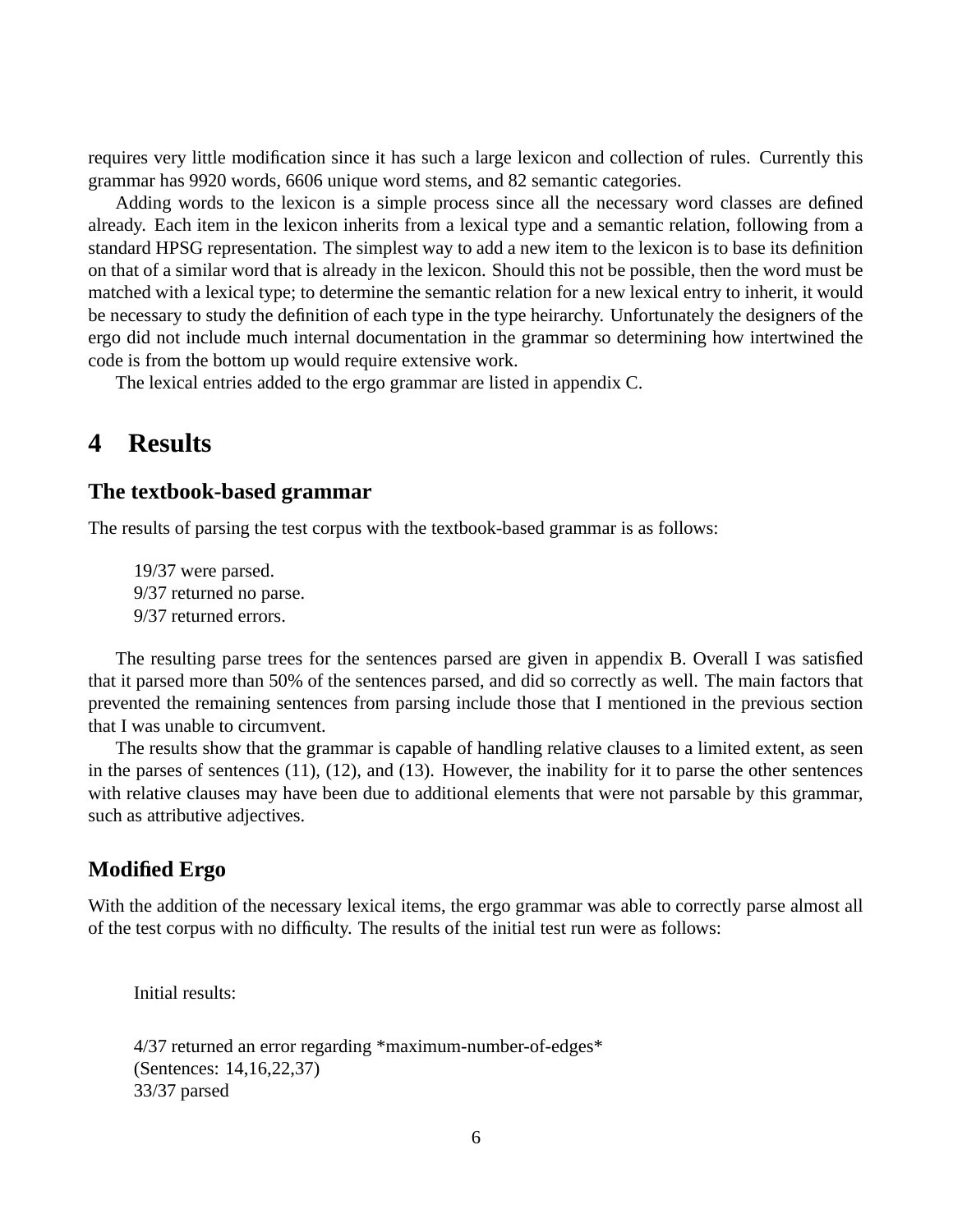The only errors returned related to exceeding the value of \*maximum-number-of-edges\*. This global variable specifies "a limit on the number of edges that can be created in a chart, to avoid runaway grammars taking over multi-user machines" (Copestake 2002). By default, this value is set to 500; in the ergo, this variable is set to 4000. I performed two more runs with the modified ergo grammar, with the value of \*maximum-number-of-edges\* increased first to 8000, and then to 16000. The results of each of these runs are given below.

After increasing \*maximum-number-of-edges\* from 4000 to 8000:

```
2/37 returned an error regarding *maximum-number-of-edges*. (S.14,22)
1/37 returned no parse. (S.16)
34/37 parsed. (S.37 parsed now)
```
After increasing \*maximum-number-of-edges\* from 8000 to 16000:

```
1/37 returned error an regarding *maximum-number-of-edges*. (S.16)
36/37 parsed.
1/36 parsed incorrectly. (S.22)
```
The resulting parse trees are given in appendix D. Overall, the ergo grammar had the most difficulty parsing relative clauses in terms of accuracy and processing time. Sentence (22), which contains several embedded relative clauses returned an incorrect parse tree. One uncertainty, however, is whether or not in this case the tree turned out wrong while the actual parse was correct. To resolve this we could analyze the MRS, but I will have to leave this as future work to be done.

## **5 Implementation with SNePS**

As part of my initial goal of researching the possible uses of the LKB in other projects, I examined the current progress of the "snepsifier" currently being worked on by Anthony Ekeh and David Pierce. The snepsifier uses the MRS output of a parsed sentence to generate the appropriate representation of that sentence in a SNePS network. Currently the program only works on a limited number of cases, and is able to produce basic representations of the main predicate arguments in a sentence.

Of the 37 sentences in the test corpus, 36 of which were parsed by the LKB using the modified ergo grammar, 10 were successfully converted to the SNePSUL code needed to generate the appropriate nodes in SNePS. The sentences that were able to generate a SNePS representation successfully are listed below.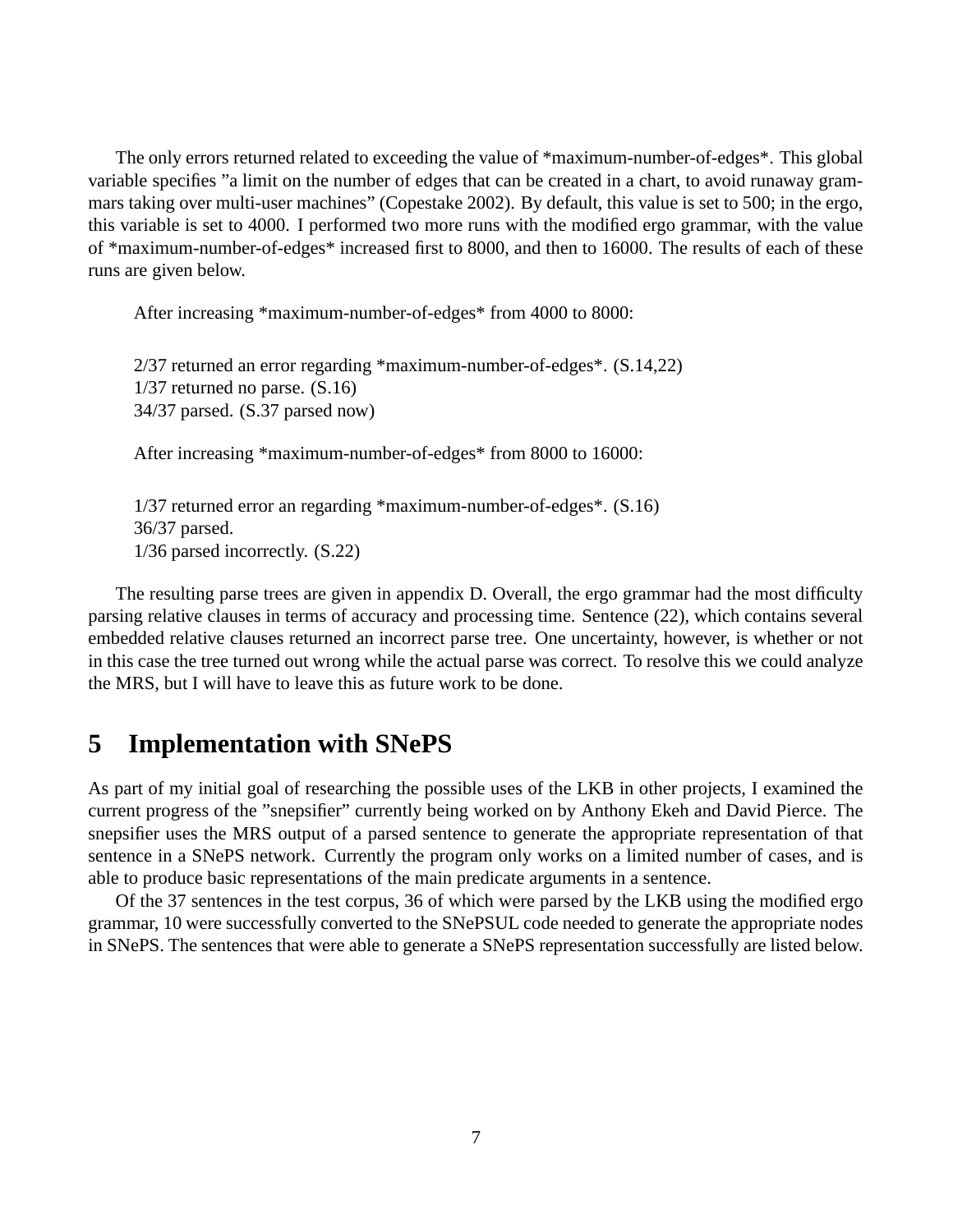| Sentence                                              | <b>SNePS</b> translation                                                                                                                |
|-------------------------------------------------------|-----------------------------------------------------------------------------------------------------------------------------------------|
| (1) A hart runs into King Arthur's hall.              | OBJECT "hall"<br>(BUILD<br>REL "hall"<br>POSSESOR "arthur")<br>(BUILD<br>AGENT "hart"<br>ACT (BUILD ACTION "run"<br>OBJECT "hall")      |
| (4) The hart runs next to the Round Table.            | (BUILD AGENT "hart"<br>ACT (BUILD ACTION "run")                                                                                         |
| (5) The brachet bites the hart's buttock.             | (BUILD OBJECT "buttock"<br>REL "buttock"<br>POSSESOR "hart")<br>(BUILD AGENT "brachet"<br>ACT (BUILD ACTION "bite"<br>OBJECT "buttock") |
| (6) A knight arises.                                  | (BUILD AGENT "knight"<br>ACT (BUILD ACTION "arise")                                                                                     |
| (7) The knight picks up the brachet.                  | (BUILD AGENT "knight"<br>ACT (BUILD ACTION "pick"<br>OBJECT "brachet"))                                                                 |
| (8) The knight mounts his horse.                      | (BUILD AGENT "knight"<br>ACT (BUILD ACTION "mount"<br>OBJECT "horse")                                                                   |
| (9) The knight rides his horse.                       | (BUILD AGENT "knight"<br>ACT (BUILD ACTION "ride"<br>OBJECT "horse"))                                                                   |
| (10) The knight carries the brachet.                  | (BUILD AGENT "knight"<br>ACT (BUILD ACTION "carry"<br>OBJECT "brachet"))                                                                |
| (26) The lady is sleeping in the pavilion.            | (BUILD AGENT "lady"<br>ACT (BUILD ACTION "sleep"))                                                                                      |
| (29) The brachet bays in the direction of Sir<br>Tor. | (BUILD AGENT "brachet"<br>ACT (BUILD ACTION "bay"))                                                                                     |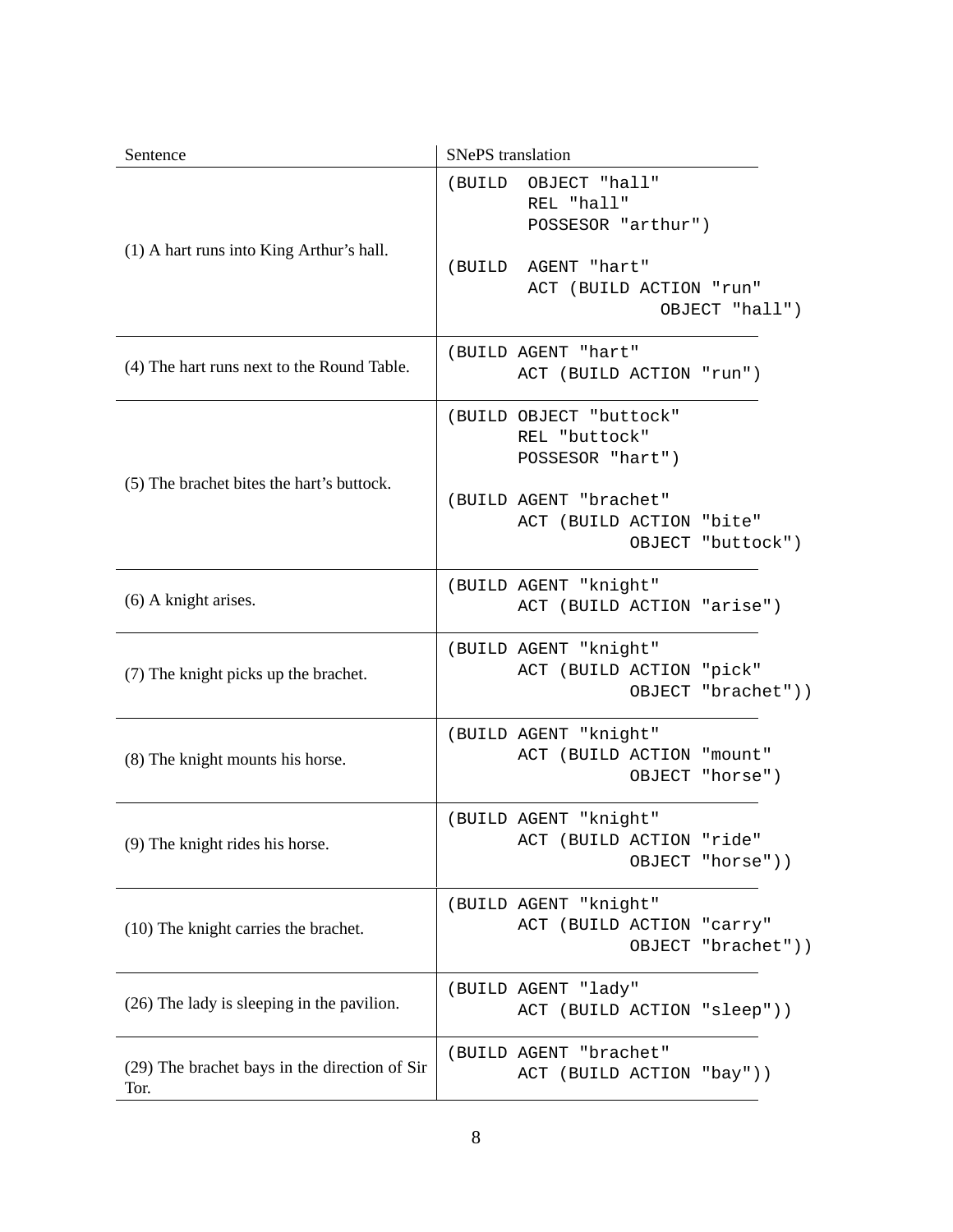In general, the snepsifier was able to generate a representation for sentences of the form: *det noun verb PP/NP*, and only in cases where the final PP or NP contained a fairly simple structure. For some reason, the program failed to generate a SNePS representation for sentences beginning with a proper noun. Sentences containing a relative clause did not work as well.

Another issue to take note of is that the snepsifier only works on the MRS produced by the ergo grammar. When running the snepsifier in conjunction with the textbook-based grammar, it did not generate any SNePS representations.

### **6 Future work**

Future work on LKB grammars will probably focus closely on their ability to be coordinated with other systems, such as SNePS. I foresee little need to focus on the construction of grammars since the most efficient way of using the LKB is to adapt an existing grammar to a project's specific needs. There is probably little need to look into any other grammar besides the ergo grammar, as this is the most comprehensive grammar available. The only modifications that need to be made in order to adapt it for a specific purpose is to replace the files lexicon.tdl and semrels.tdl with custom made ones. As long as the customization is limited to these two files, they should be portable to future iterations of the ergo grammar by LinGO.

## **7 Conclusion**

My overall goal was to provide a sufficient overview of the use of an LKB grammar so that other researchers may assess the potential for this system to play a role in their projects. In order to accomplish this, I broke down and built up a moderately sized grammar based on the pre-existing "textbook" grammar, and modified the ergo grammar. Results on the test corpus showed that the textbook grammar was able to account for roughly half of the grammatical constructions present in it, while the ergo grammar was able to account for all of them.

The grammar that I built, based on the textbook grammar was not meant to be very extendible. My main goal in building it was to make the code for the grammar easy to trace through. In modifying the ergo grammar my goal was to determine the benchmark for successful parses that the LKB could provide.

The most efficient method to using the LKB is to choose a grammar with the most complete and sound grammatical coverage, and then customize the lexicon. The structure for most words can be derived from words that are already in the lexicon. In the ergo grammar, nearly all lexical types are accounted for, so little modification would have to be made to adapt it to a specific project.

Among the projects that would benefit from the LKB is Rapaport and Kibby's CVA project. The process of converting natural language input into a SNePS representation is something that would greatly benefit this project as it would greatly speed up the process of testing the definition algorithms on the semantic representations of various passages. Currently the majority of time spent by students in the CVA project is used to hand-code the semantics of passages into SNePS. With a robust all-purpose grammar, this part of the research could be done with much greater ease, and work on this project could be focused